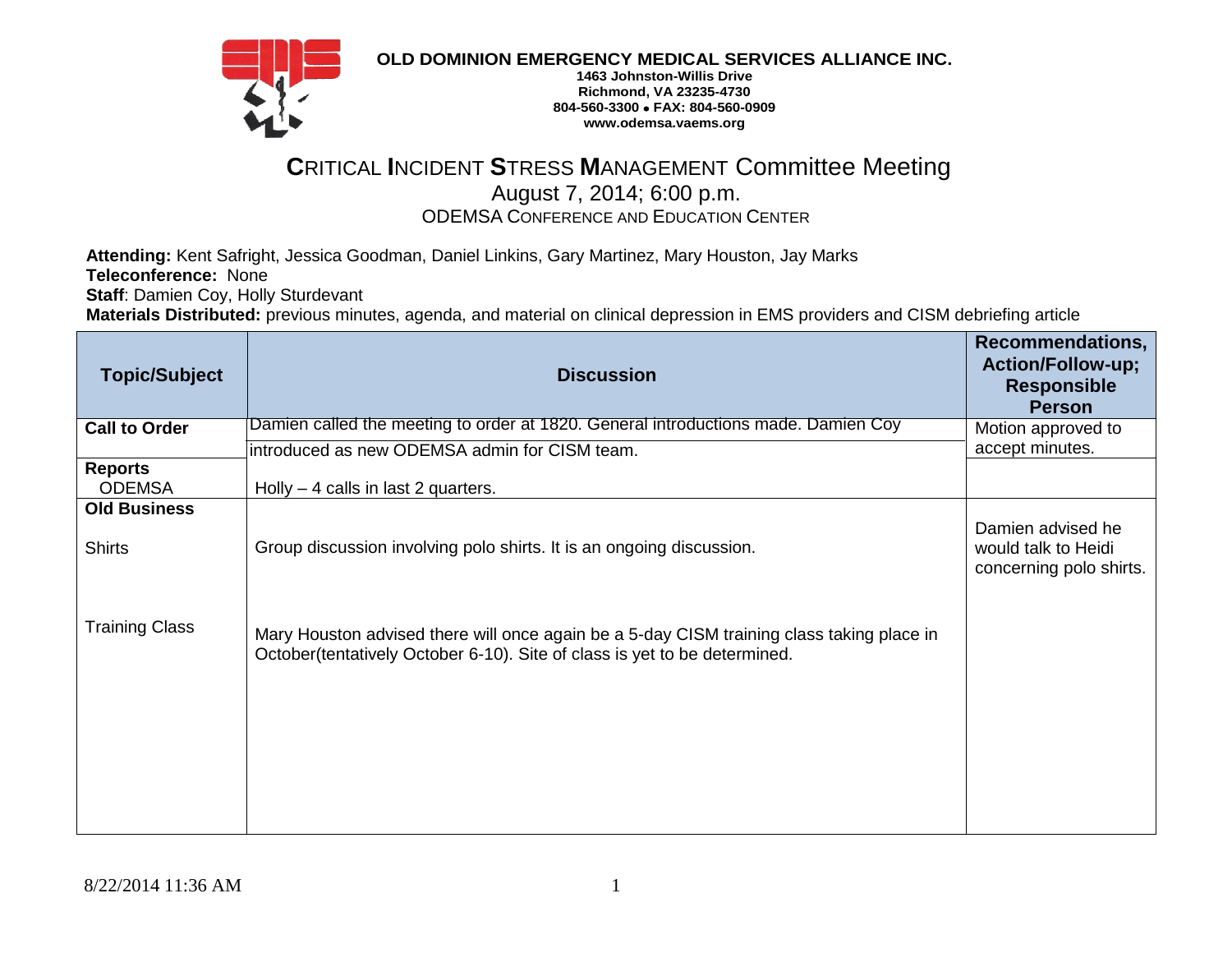

## **OLD DOMINION EMERGENCY MEDICAL SERVICES ALLIANCE INC.**

## **1463 Johnston-Willis Drive Richmond, VA 23235-4730 804-560-3300 FAX: 804-560-0909 www.odemsa.vaems.org**

| <b>New Business</b> | Discussion took place outlining a plan for enhanced CISM team exposure in the ODEMSA<br>region. Damien offered a plan for having a CISM lecture dinner once a quarter in a different<br>planning district each quarter. Jessica and Mary Houston advised of the possibility of holding<br>these lecture/dinners in hospitals within the planning districts. Possible involvement of<br>mental health professionals during presentations. |                                                                         |
|---------------------|------------------------------------------------------------------------------------------------------------------------------------------------------------------------------------------------------------------------------------------------------------------------------------------------------------------------------------------------------------------------------------------------------------------------------------------|-------------------------------------------------------------------------|
|                     | Group discussion on business cards. No definitive decision made as of yet.                                                                                                                                                                                                                                                                                                                                                               |                                                                         |
|                     | Group discussion on notification methods for activation of CISM team. Possibility of "text"<br>blast", followed by an e-mail. Also, emphasized the need for communication after<br>activation(i.e. sending an e-mail back advising text was received, even if not able to<br>respond).                                                                                                                                                   |                                                                         |
|                     | Holly and Mary led discussion concerning Mitchell model vs. Psychological 1 <sup>st</sup> Aid.                                                                                                                                                                                                                                                                                                                                           |                                                                         |
|                     | Mary and Jessica discussed possibility of night lecture series during the week of the CISM<br>class in October (if instructor is willing). Possibility of 1 night north of the river and the other<br>night south.                                                                                                                                                                                                                       |                                                                         |
|                     | Discussion involving possibility of moving meeting time to 1830 due to traffic.                                                                                                                                                                                                                                                                                                                                                          | Damien will e-mail<br>members concerning<br>meeting time<br>preference. |